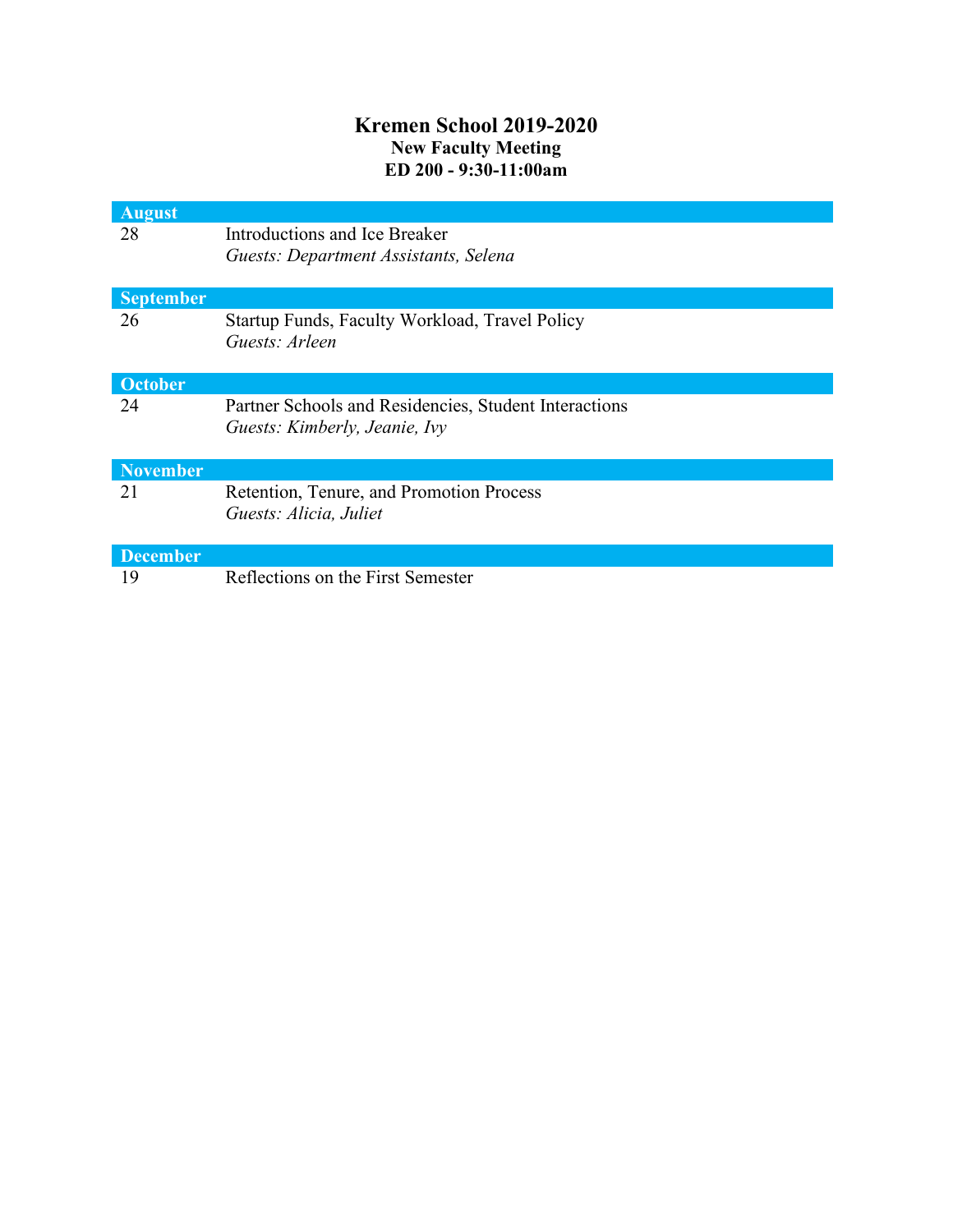## **Kremen School 2019-2020 New Faculty Meeting ED 200 - 9:30-11:00am**

| January  |                                                            |
|----------|------------------------------------------------------------|
| 23       | <b>Field Experiences</b>                                   |
|          | Guests: Brenna Barks, Janine Quisenberry, and Maria Vargas |
| February |                                                            |
| 12       | Development                                                |
|          | Guests: Laura Whitehouse                                   |
| March    |                                                            |
| 26       | Fresno Family Counseling at Palm/Shaw Location             |
|          | <b>Guests: Chris Lucey</b>                                 |
|          |                                                            |
| April    |                                                            |
| 22       | Academic Advising                                          |
|          | Guests: Jessica McVay, Ivy Fitzpatrick, and Ana Espinosa   |
|          |                                                            |
| May      |                                                            |
| 12       | Convocation                                                |
|          | Guests: Tiffany Jennings and Laura Rabago                  |
|          | Closing (Certificates)                                     |
|          |                                                            |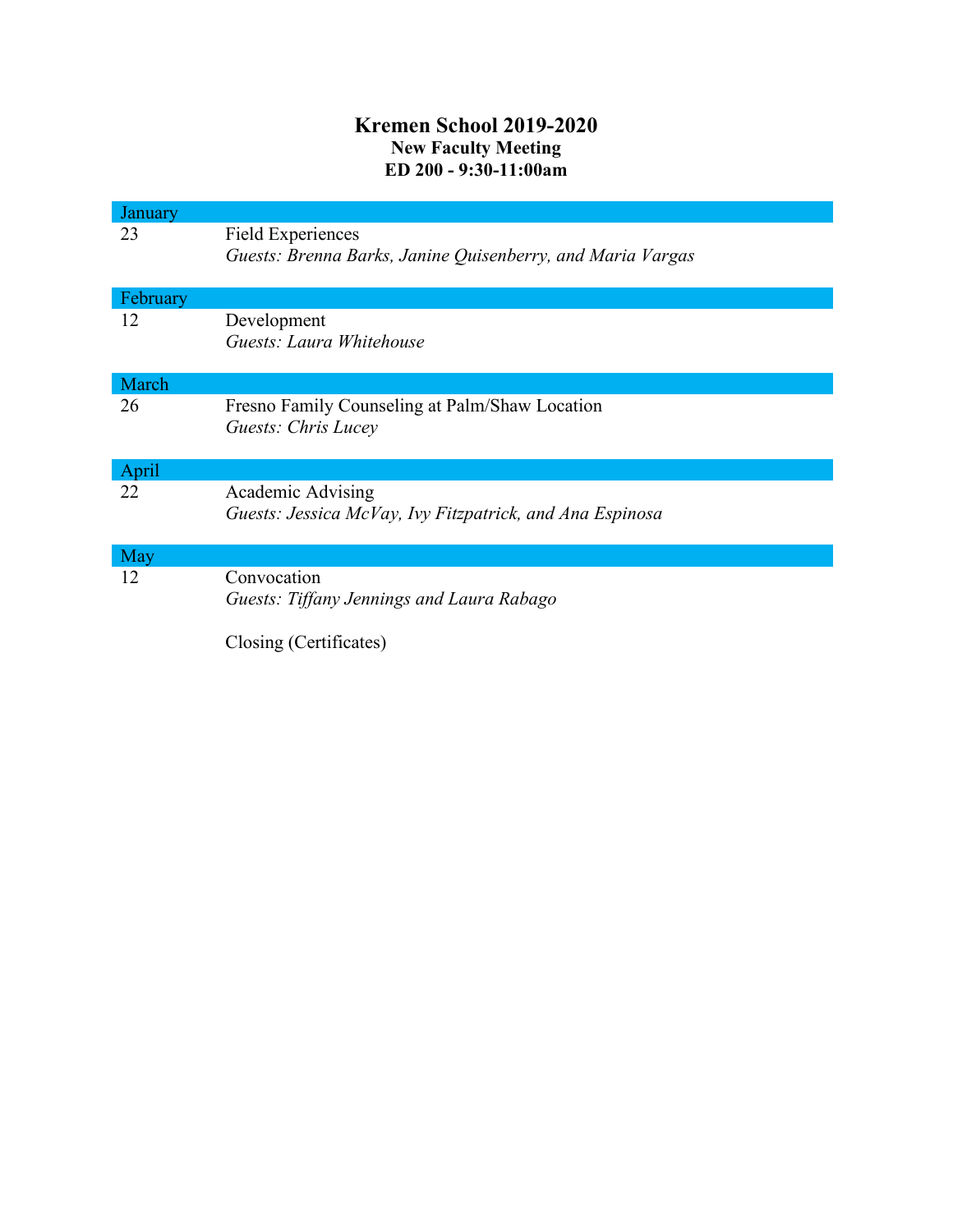## **Kremen School 2020-2021 New Faculty Meeting Thursday 9:30-11:00**

| <b>September</b><br>17 | Startup Funds, Faculty Workload, Travel Policy<br>Guests: April Cardiel, Martha Lomeli, Tiffany Jennings, Jacob Rodriguez,<br><b>Carmen Chapman</b> |
|------------------------|-----------------------------------------------------------------------------------------------------------------------------------------------------|
| October                |                                                                                                                                                     |
| 8                      | Retention, Tenure, and Promotion Process<br>Guests: Yuleinys Castillo, Gitima Sharma, Mark Rodriguez                                                |
| <b>November</b>        |                                                                                                                                                     |
| 12                     | Faculty Assembly, Constitution, and Kremen Committees<br>Guests: <b>Dominiqua Griffin, Mandy Greaves</b> (and possibly Patrick DeWalt)              |
| <b>December</b>        |                                                                                                                                                     |
| 10                     | Kremen at the University (Service)<br>Guests: Soua Xiong, Patricia Lopez (and possibly Jonathan Pryor)                                              |